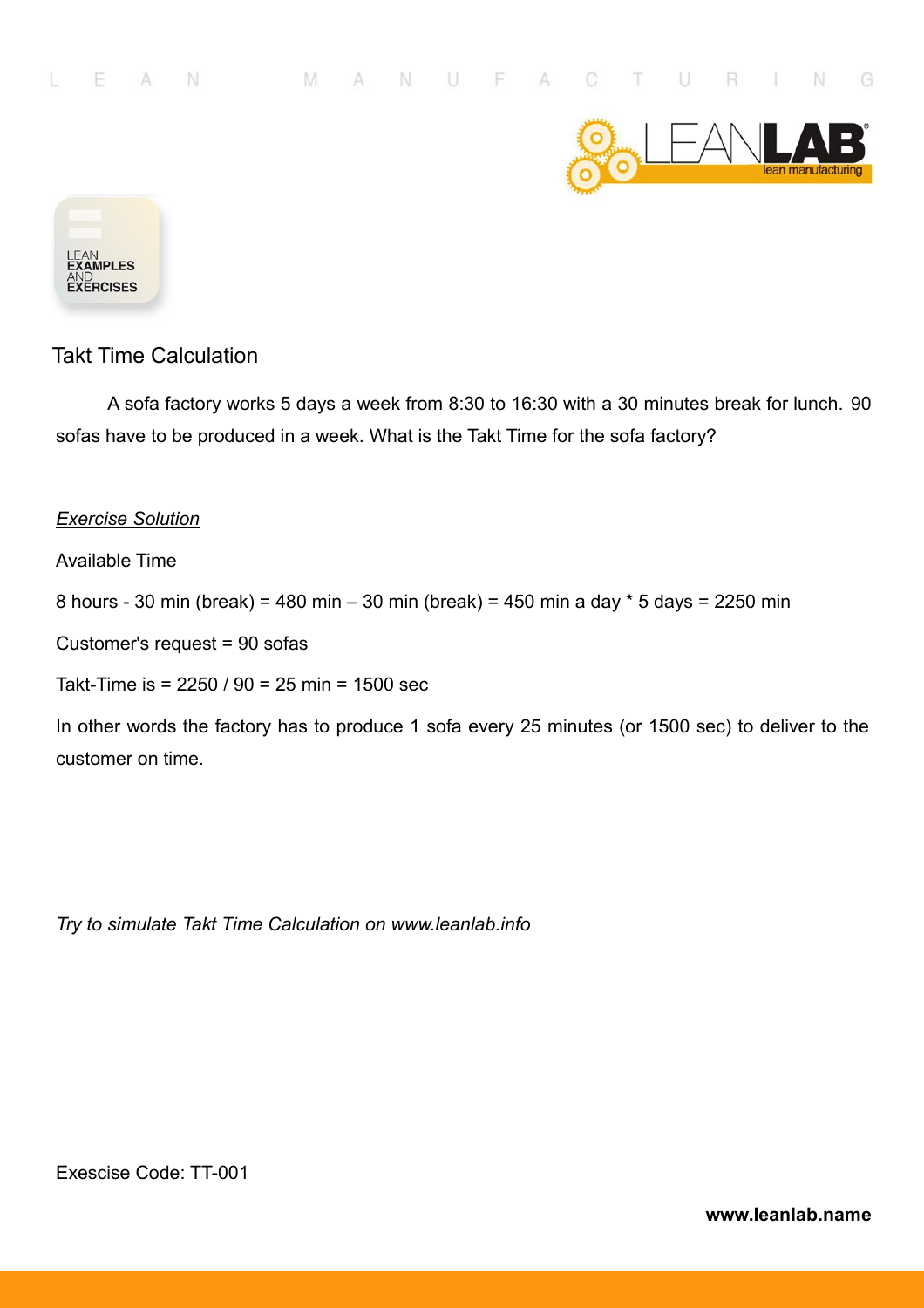



A Personal Computer factory works 5 days a week from 8:30 to 16:30 with a 30 minutes break for lunch. 180 Personal Computers have to be produced in a week. What is the Takt Time for the Personal Computer factory?

#### *Exercise Solution*

Available Time

8 hours - 30 min (break) = 480 min – 30 min (break) = 450 min a day \* 5 days = 2250 min

Customer's request = 180 Personal Computers

Takt-Time is = 2250 / 180 = 12,5 min = 750 sec

In other words the factory has to produce 1 Personal Computer every 12,5 minutes (or 750 sec) to deliver to the customer on time.

*This exercises suggest to express the Takt Time in seconds rather than minutes to avoid decimals.*

*Try to simulate Takt Time Calculation on www.leanlab.info*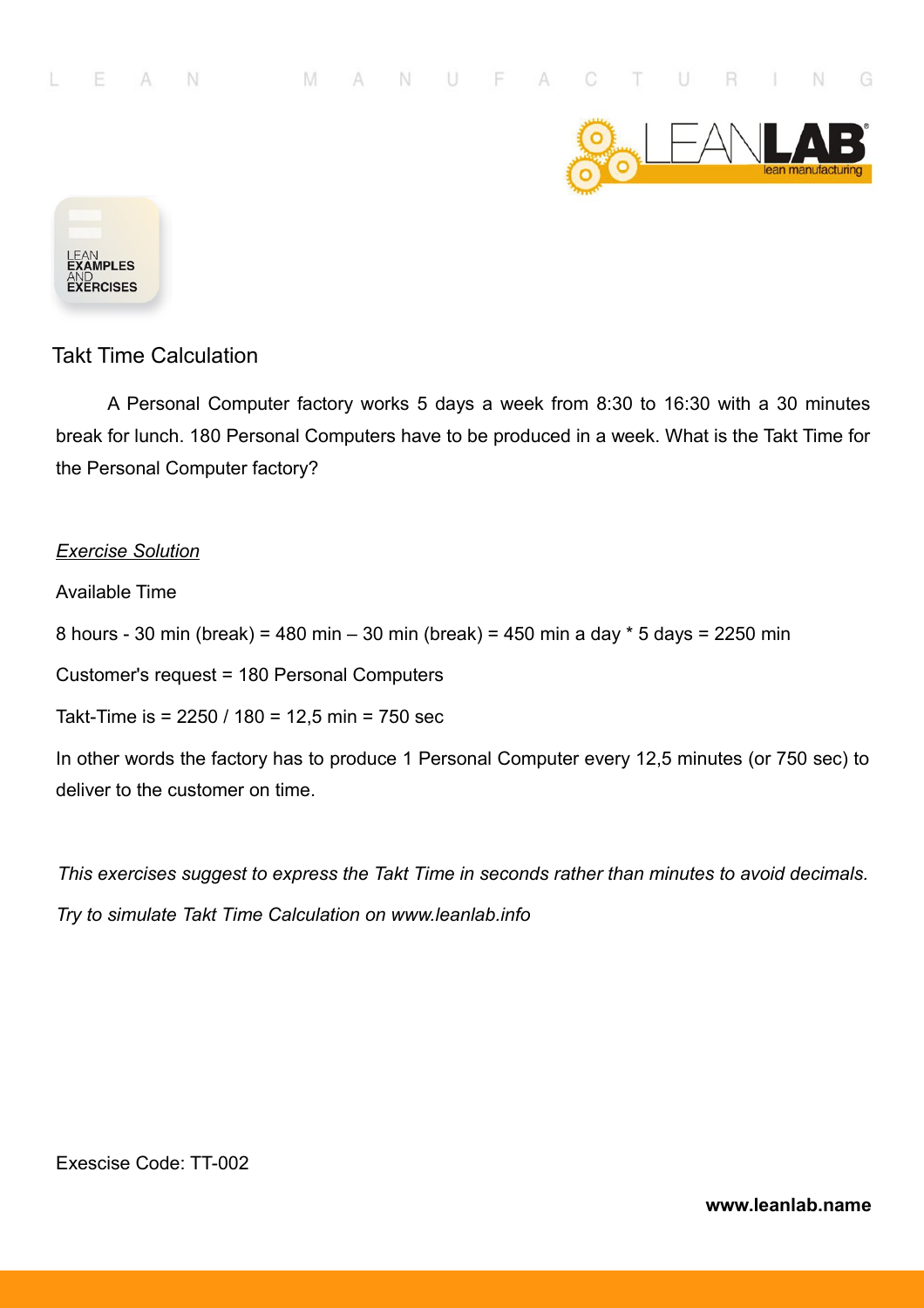



A company of pens works 5 days a week with 2 shifts a day. Every shift is of 360 minutes. The break for lunch is 45 minutes. In the period of 10 weeks the customer's request is 1795 pens. Calculate the Takt Time in the period.

*Exercise Solution* Net Time per shift: 315 minutes Shifts / Day \* 5 \* Weeks: 100 shifts Available Time: 31500 minutes = 1890000 seconds Customer Request: 1795 pens Takt Time: 17,55 minutes = 1053 seconds

*Try to simulate Takt Time Calculation on www.leanlab.info*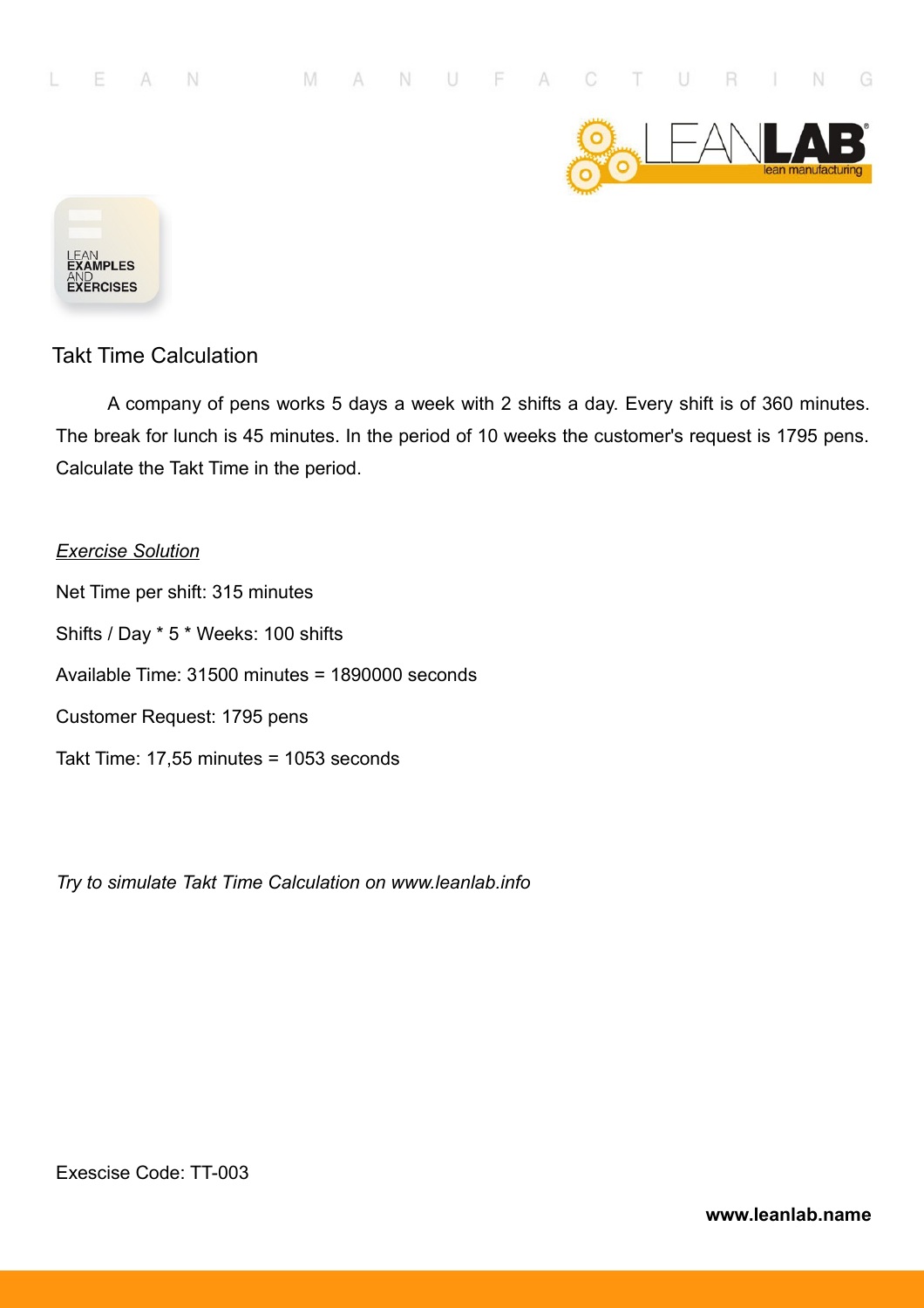



A company of books works 5 days a week with 1 shift a day. Every shift is of 360 minutes. The break for lunch is 60 minutes. In the period of 12 weeks the customer's request is 9484 books. Calculate the Takt Time in the period.

*Exercise Solution* Net Time per shift: 300 minutes Shifts / Day \* 5 \* Weeks: 60 shifts Available Time: 18000 minutes = 1080000 seconds Customer Request: 9484 books Takt Time: 1,9 minutes = 114 seconds

*Try to simulate Takt Time Calculation on www.leanlab.info*

Exescise Code: TT-004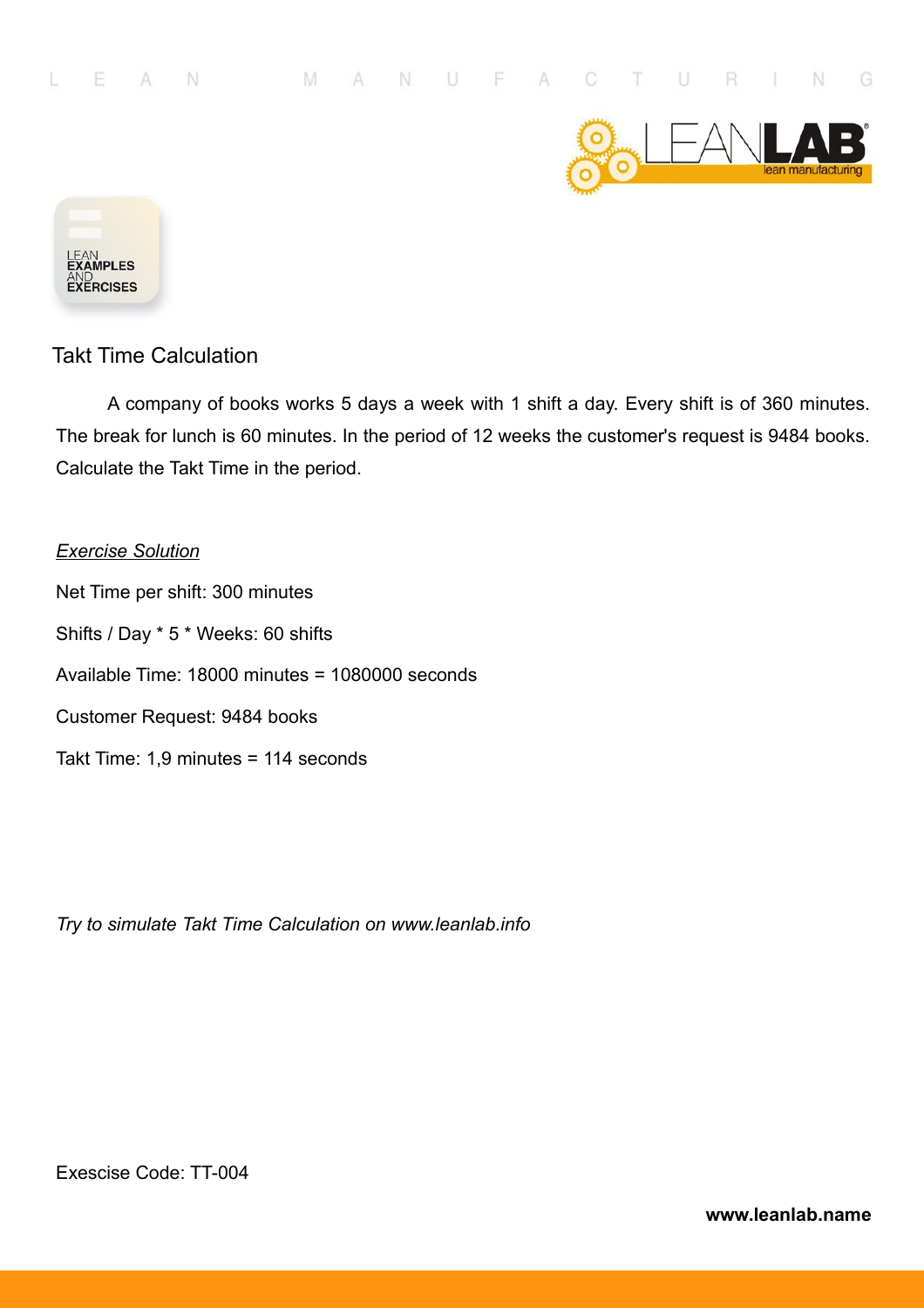



A company of doors works 5 days a week with 3 shifts a day. Every shift is of 420 minutes. The break for lunch is 60 minutes. In the period of 13 weeks the customer's request is 629 doors. Calculate the Takt Time in the period.

# *Exercise Solution* Net Time per shift: 360 minutes Shifts / Day \* 5 \* Weeks: 195 shifts Available Time: 70200 minutes = 4212000 seconds Customer Request: 629 doors Takt Time: 111,61 minutes = 6696 seconds

*Try to simulate Takt Time Calculation on www.leanlab.info*

Exescise Code: TT-005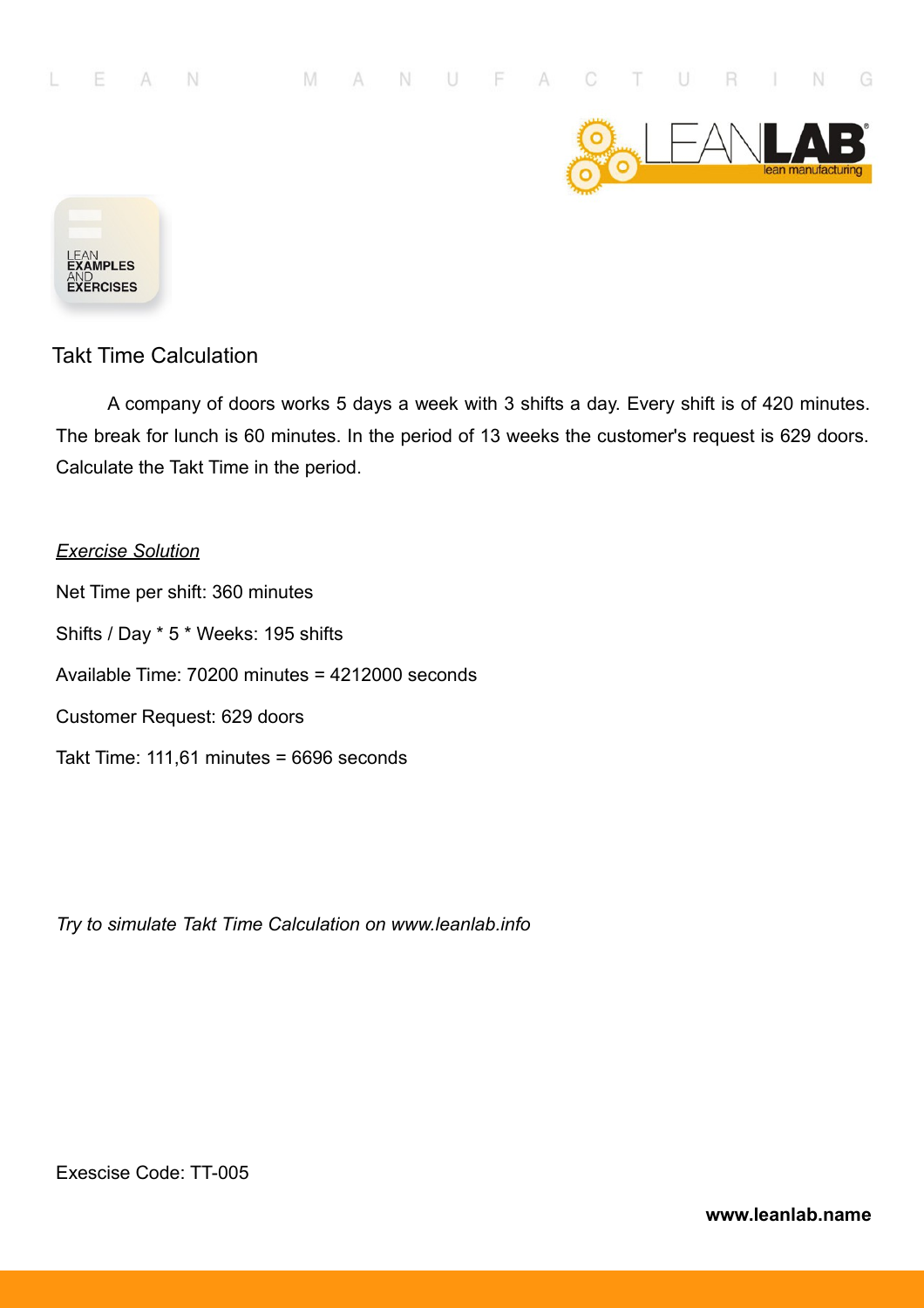



A company of shoes works 5 days a week with 1 shift a day. Every shift is of 420 minutes. The break for lunch is 60 minutes. In the period of 4 weeks the customer's request is 490 shoes. Calculate the Takt Time in the period.

*Exercise Solution* Net Time per shift: 360 minutes Shifts / Day \* 5 \* Weeks: 20 shifts Available Time: 7200 minutes = 432000 seconds Customer Request: 490 shoes Takt Time: 14,69 minutes = 882 seconds

*Try to simulate Takt Time Calculation on www.leanlab.info*

Exescise Code: TT-006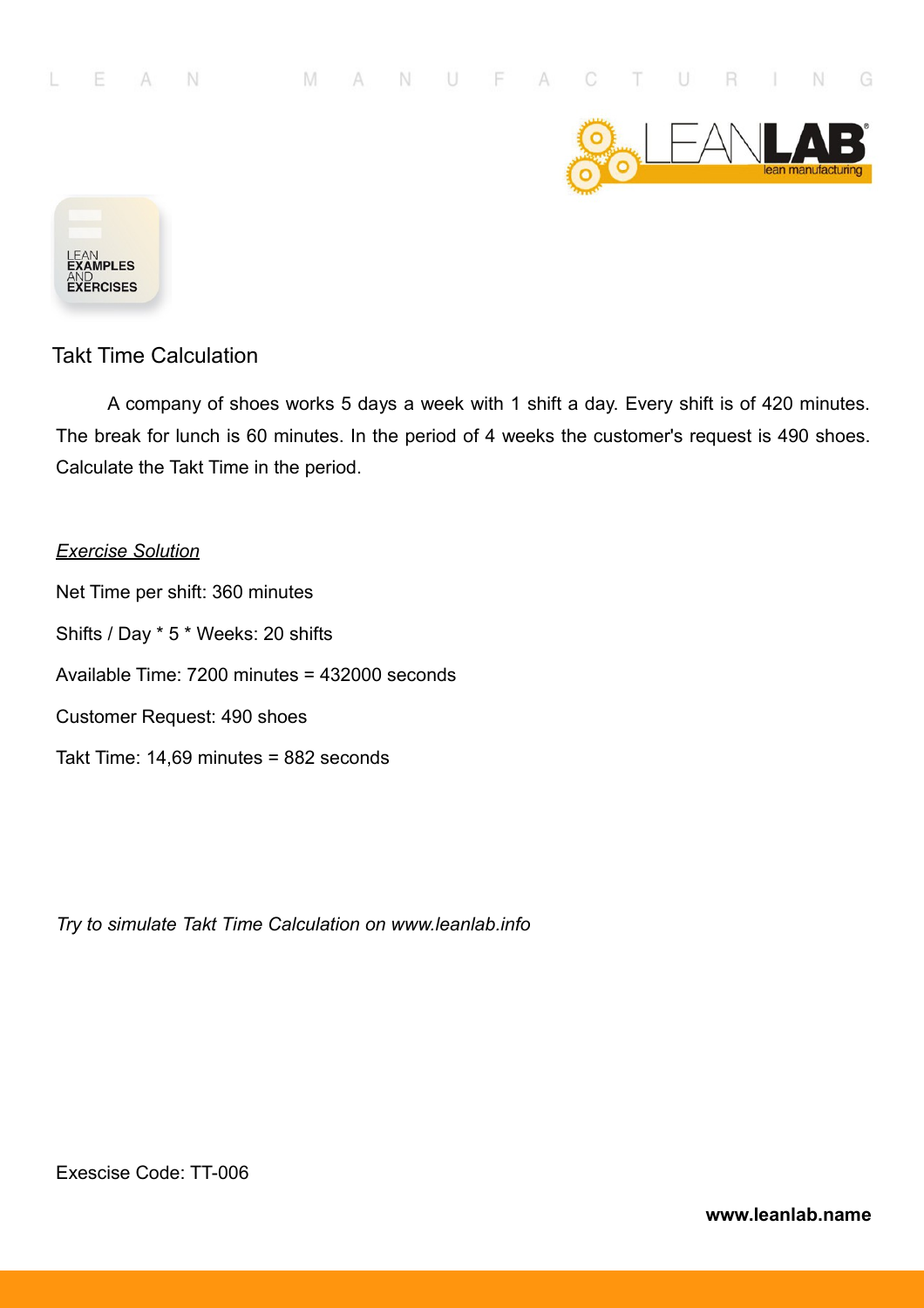



A company of televisions works 5 days a week with 3 shifts a day. Every shift is of 480 minutes. The break for lunch is 30 minutes. In the period of 9 weeks the customer's request is 4388 televisions. Calculate the Takt Time in the period.

#### *Exercise Solution*

Net Time per shift: 450 minutes Shifts / Day \* 5 \* Weeks: 135 shifts Available Time: 60750 minutes = 3645000 seconds Customer Request: 4388 televisions Takt Time: 13,84 minutes = 831 seconds

*Try to simulate Takt Time Calculation on www.leanlab.info*

Exescise Code: TT-007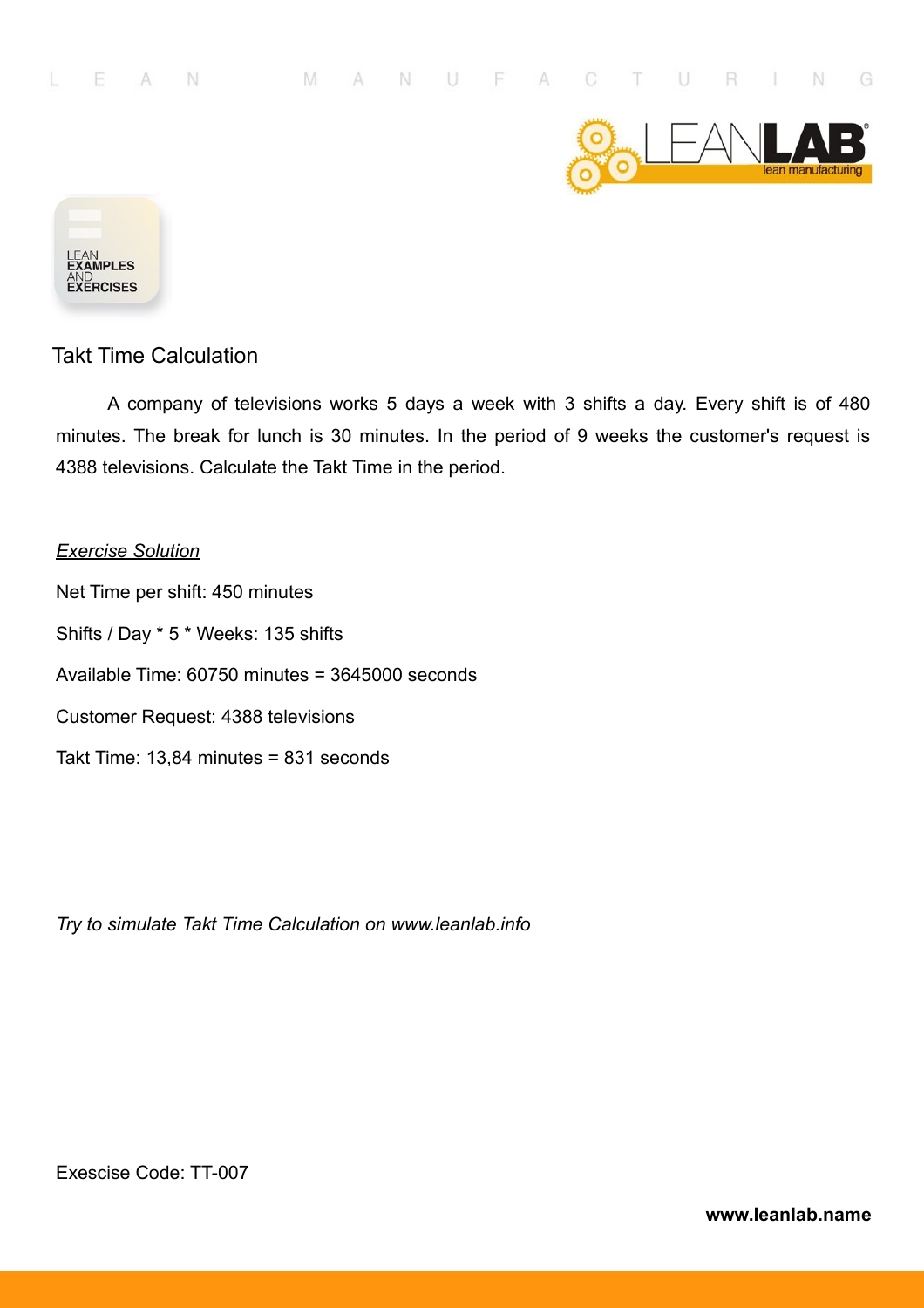



A company of bulbs works 5 days a week with 2 shifts a day. Every shift is of 480 minutes. The break for lunch is 45 minutes. In the period of 7 weeks the customer's request is 2900 bulbs. Calculate the Takt Time in the period.

*Exercise Solution* Net Time per shift: 435 minutes Shifts / Day \* 5 \* Weeks: 70 shifts Available Time: 30450 minutes = 1827000 seconds Customer Request: 2900 bulbs Takt Time: 10,5 minutes = 630 seconds

*Try to simulate Takt Time Calculation on www.leanlab.info*

Exescise Code: TT-008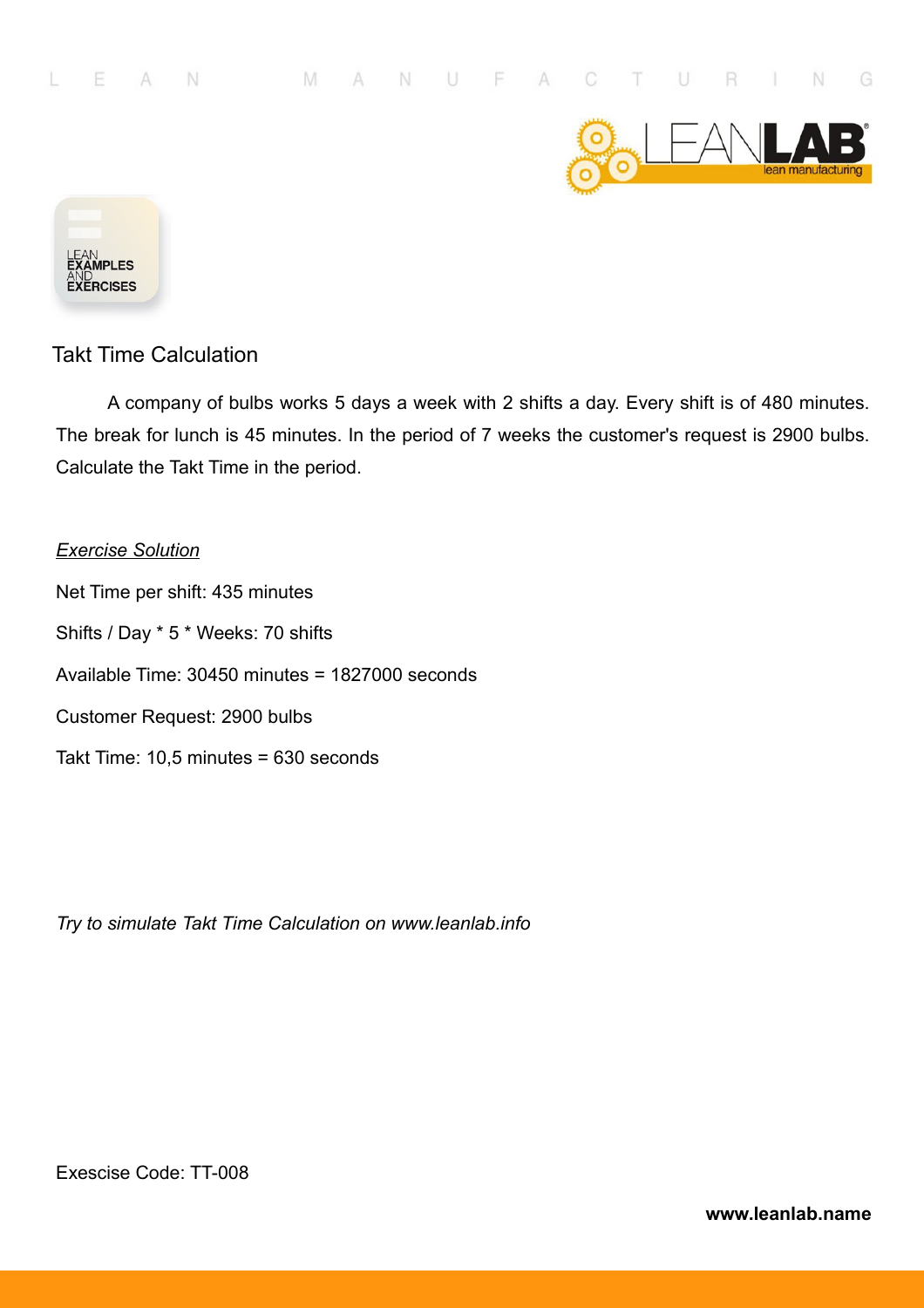



A company of televisions works 5 days a week with 3 shifts a day. Every shift is of 360 minutes. The break for lunch is 45 minutes. In the period of 3 weeks the customer's request is 1764 televisions. Calculate the Takt Time in the period.

#### *Exercise Solution*

Net Time per shift: 315 minutes Shifts / Day \* 5 \* Weeks: 45 shifts Available Time: 14175 minutes = 850500 seconds Customer Request: 1764 televisions Takt Time: 8,04 minutes = 482 seconds

*Try to simulate Takt Time Calculation on www.leanlab.info*

Exescise Code: TT-009